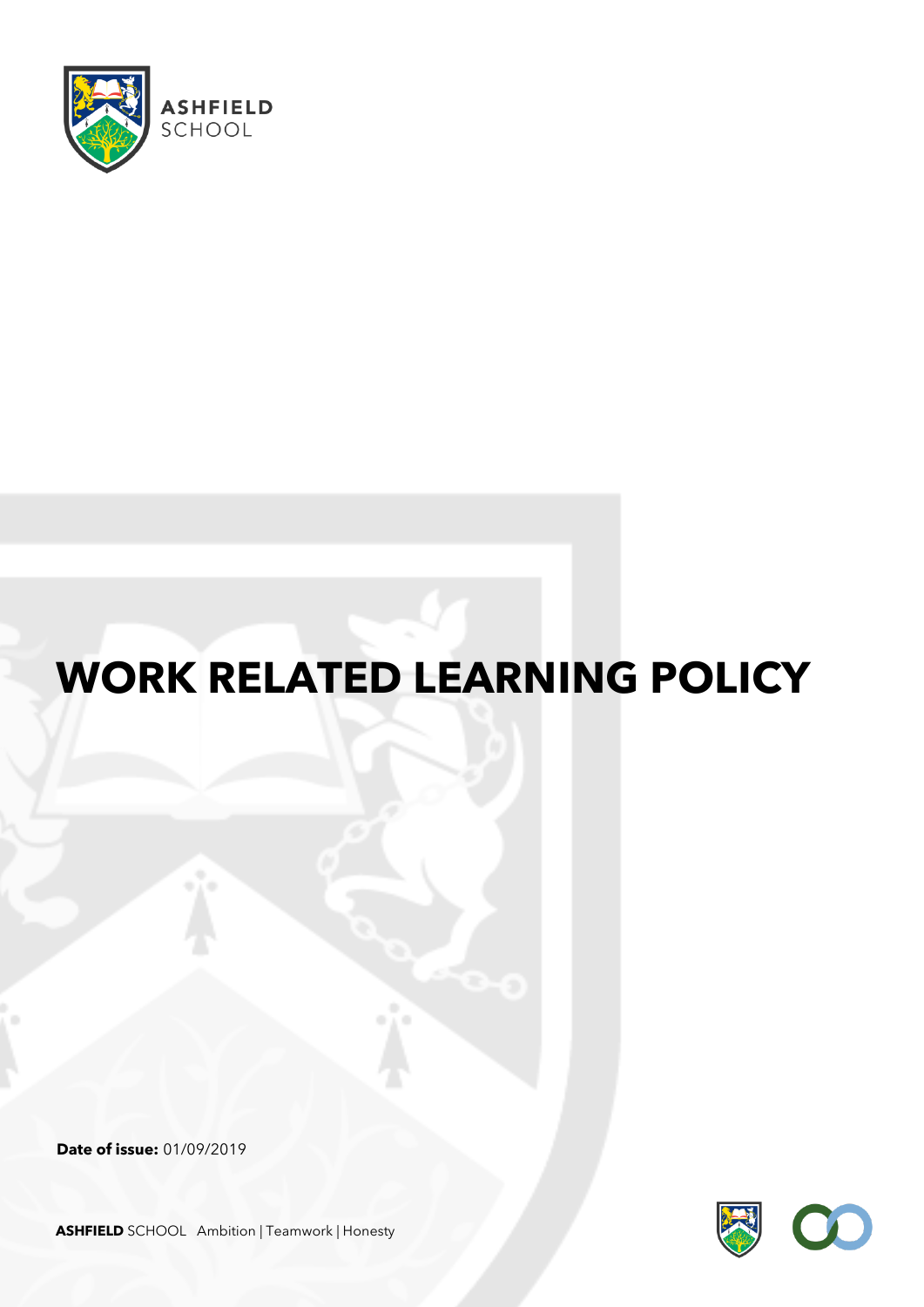| <b>Role</b>                                                                             | <b>Name</b>     | <b>Contact Details</b> |
|-----------------------------------------------------------------------------------------|-----------------|------------------------|
| <b>Designated Governor for</b><br><b>Work Related Learning</b>                          | Ruth Wheelhouse | 01623 455000           |
| <b>CEIAG Coordinator</b>                                                                | Charlotte King  | 01623 455000           |
| <b>Head of faculty - Vocational</b>                                                     | Simon Shaw      | 01623 455000           |
| <b>Designated Senior Person</b><br>for Child Protection and line<br>management of CEIAG | Mr D Nicholls   | 01623 455000           |
| <b>Designated Deputy Person</b><br>for Child Protection                                 | Mrs S Marsh     | 01623 455000           |

The Ashfield School as Partner of The North Ashfield Partnership aspires to offer a broad range of work experience opportunities to enable our young people to achieve their potential. Work experience opportunities such as:

- Work placements
- Volunteering
- Work Shadowing
- Internships
- Part-time and casual work

### **Curriculum**

The work-related learning programme includes lessons, work experience and special events for pupils. Preparation and learning for work experience takes place in PDE lessons and other appropriate parts of the curriculum. At KS4 a range of GCSE courses in vocational and academic subjects are available in addition to the core curriculum. All students in Year 10 will complete a period of work experience. Some students may follow a work-related course such as hairdressing and child care. At KS5 a similar model is adopted with vocational courses and work placement opportunities. Students are also encouraged to take on voluntary work.

### **Work Placements**

A work placement gives young people the chance to gain hands-on experience of the working world, develop the key employability skills and inform their career direction.

Working with local employers, schools and young people the Ashfield School will deliver a quality work placement programme. It will:

- Ensure that work placements are a very meaningful and inspiring experience for all young people in partner schools
- Make the world of work more accessible to young people and improve social mobility
- Promote quality work placements delivering a positive impact for students and the employers who interact with them
- Equip young people with the self-knowledge, self-esteem and self-confidence to keep them on track with their career aspirations
- Give a clear message to the local business community that they can build their talent pipeline through quality work placements
- Ensure that all the work placements are risk assessed and comply with the law

All young people accessing a work placement will:

• Are offered an interview with appropriate school staff to agree the type of placement required

**ASHFILED** SCHOOL Ambition | Teamwork | Honesty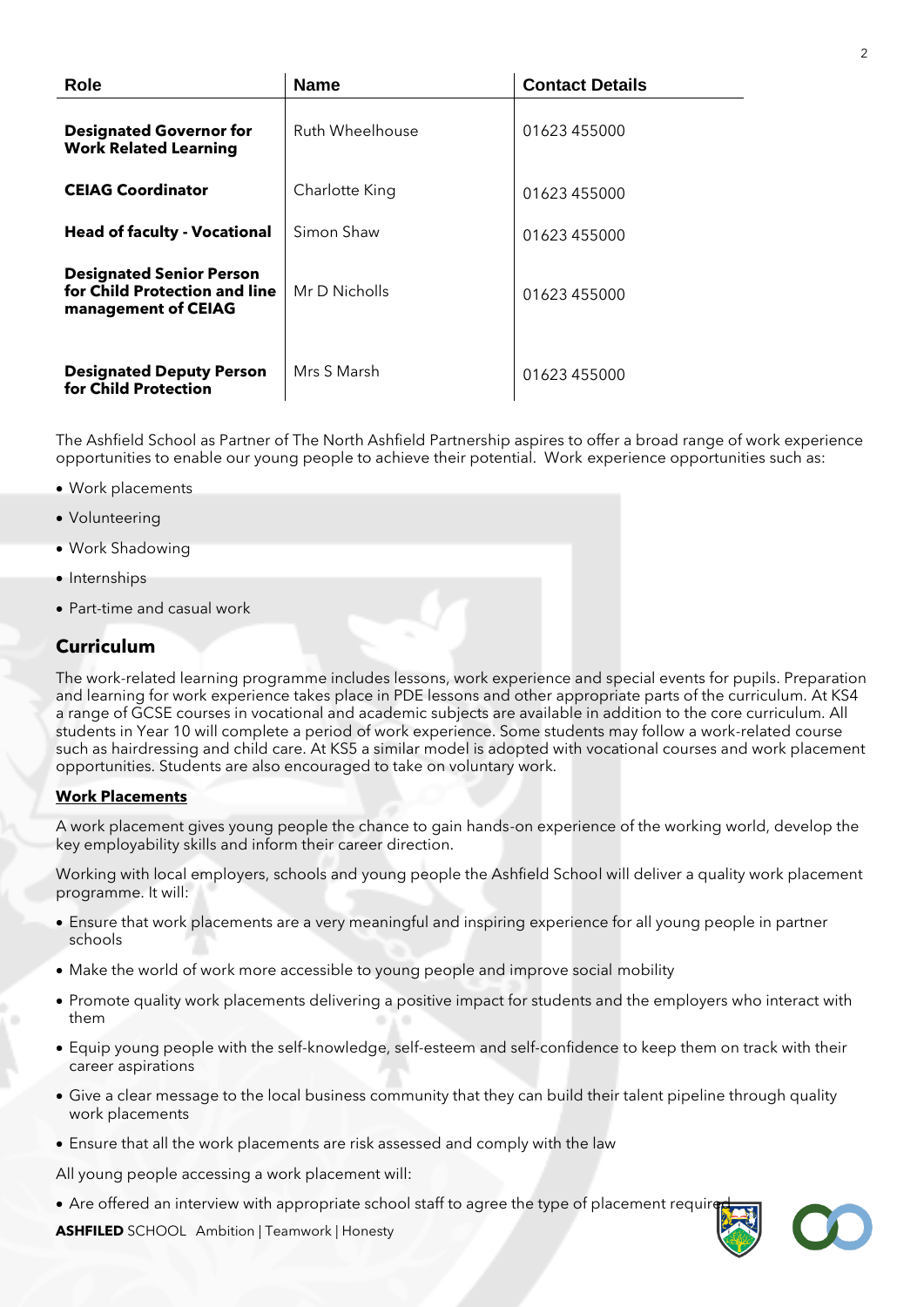- Have access to the risk assessed and quality rated work placements on the NAP database
- Have a risk assessed placement check (conducted by Futures) if the placement is a new placement.
- Futures database is available at<https://notts.work-experience.co.uk/>
- Students can log on as user name: ashfield1 password: student1
- Have the opportunity to access a pre work experience programme in preparation for their work placement
- Have a health and safety briefing at their home school
- Receive a work placement job description and work placement diary
- Undertake work place induction and placement evaluation activity
- All Schools/Academies participating in the Work Placement Programme will:
- Agree with the young person the appropriateness and timing of the work placement
- Risk assess a placement before the young person begins their placement
- Ensure that the young person is well prepared for the work placement
- Ensure all the relevant paperwork is issued to parents/carers and young people
- Make contact with the young person whilst out on work placement and complete the NAP placement review paperwork
- Take part in an evaluation process annually to review the process

All employers offering The Ashfield School (as partner of the NAP) a work placement will:

- Have responsibility for the health and safety of young people whilst in the workplace
- Ensure that the young person has a meaningful experience on the work placement
- Agree work placement objectives with the young person and allocate a mentor/supervisor
- Give the young person a full work placement induction
- Contribute to the work placement evaluation

### **Post 16**

- In Post-16 Work Based Learning will in certain subjects be an integral part of the learning and assessment process.
- Placements are managed by specialist subject staff who will not only supervise the placement but will coordinate assessment of skills that can only be readily evidenced in a work environment.
- Occupationally competent staff will conduct an initial risk assessment and liaise with Futures through the IAG coordinator to ensure full Health and safety compliance.
- An up to date record will be kept in school of where students are located on which days together with contact details of the placement.
- All placements will be provided with contact details of the Post 16 Administrator and will be asked to report the absence of a student as early as possible in order to ensure prompt attention on our part to locate the individual concerned.
- Full records of student progress in placement will be maintained at school as part of the ongoing monitoring of their overall qualification.

## **Evaluation**

The effectiveness of the Work Experience Programme and Independent Careers Guidance is evaluated annually.

## **General Data Protection Regulation**

All data within this policy will be processed in line with the requirements and protections set out in the General Data Protection Regulation.



**ASHFILED** SCHOOL Ambition | Teamwork | Honesty